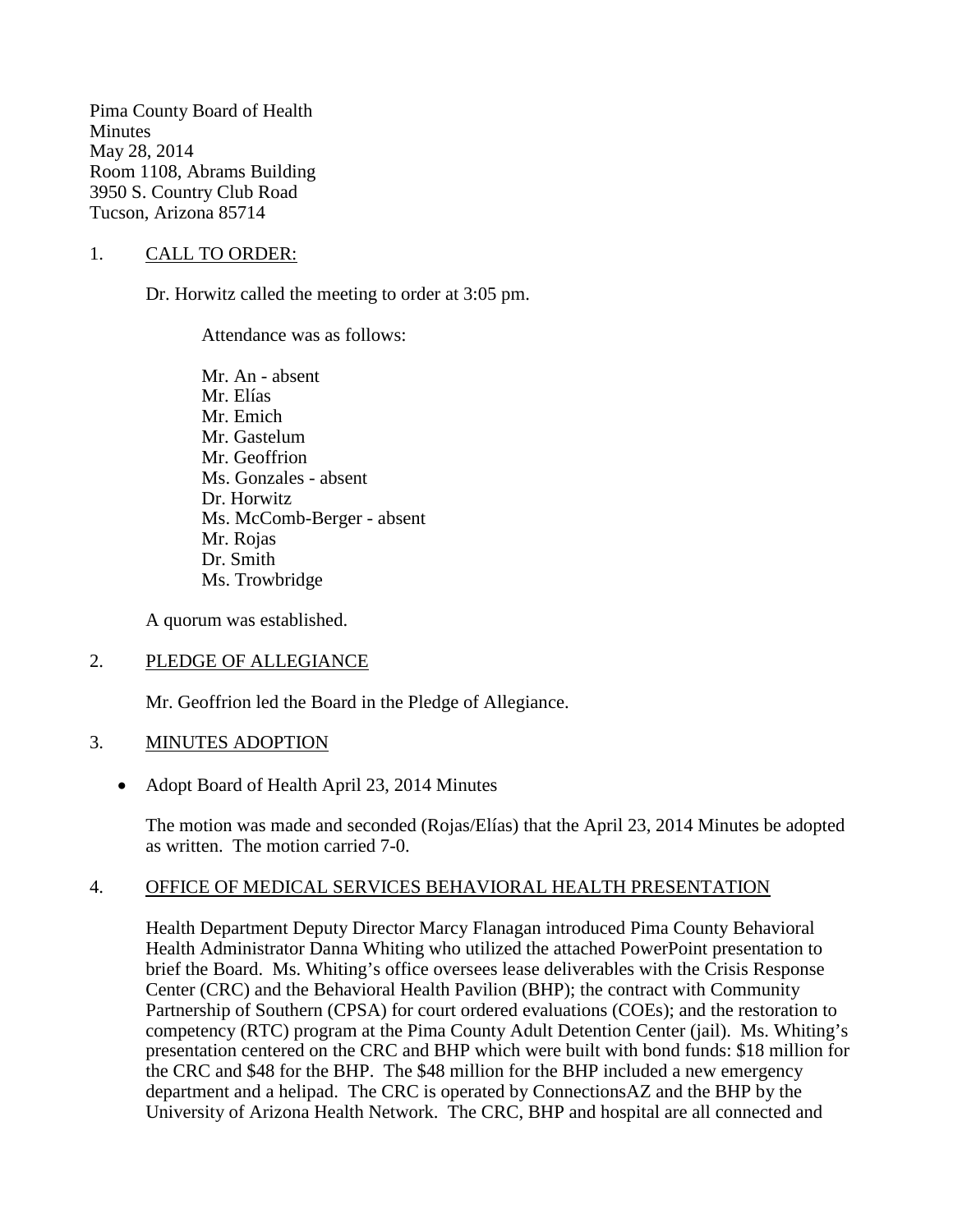employ the philosophy of "no wrong door" by which it doesn't matter where a patient enters, they will be connected to the services they need.

The CRC has a call center which deploys the Mobile Acute Crisis (MAC) Teams. There are mentors to talk to callers who are seeking help that doesn't rise to the crisis level; and 911 operators can transfer calls directly into the CRC call center. The call center handles 10,000 calls per month. The CRC has separate adult and children units with 23 beds each for patients (up to 23 hours), as well as a 15-bed adult sub-acute unit. The CRC handles 13,000 patients (includes repeat patients) per year. Part of the CRC concept was to divert individuals from the ER and jail. The average law enforcement drop off time is nine minutes.

The BHP has a dedicated court room and an acute facility with a total of 48 beds. Additionally there is an 18-bed geri-psych unit in the hospital. The BHP's third floor is unfinished; and it is hoped that a future bond proposal will support it being built out to accommodate more patients. Psych beds are at or near capacity most of the time. Eighty percent of Pima County's court ordered evaluations are done at the BHP.

## 5. HEALTH DEPARTMENT TUBERCULOSIS PROGRAM

Health Department Deputy Director Marcy Flanagan introduced TB Nursing Supervisor Linda Everett who used the attached PowerPoint presentation to brief the Board on TB control in Pima County. TB is a bacterial infection that is spread through the air. There are two types of TB, latent and active. Latent TB means the person is infected, but has no disease, no symptoms and cannot transmit the disease. Those with latent TB have a 10 percent chance of developing active TB. TB is curable and preventable. Drugs that kill TB bacteria were not discovered until the 1940s and 1950s. Prior to that time TB was typically fatal. Once the TB medications came into play TB rates began to drop in the US until the 1980s when reduced TB funding; HIV; increased immigration from countries where TB is common; the spread of TB in homeless and correctional facilities; and the increase of multidrug-resistant TB drove numbers back up. In 2012 1.3 million people died of TB worldwide. Over 95 percent of TB deaths occur in low and middle income countries. In 2012 the US TB case rate for US-born persons was 1.4 per 100,000 and 15.9 for foreign-born persons. In 2012 the overall US TB case rate was 3.2 per 100,000 and then it declined to 3.0 per 100,000 in 2013. In 2012 in Arizona there were 211 cases of active TB. Of the 211 cases 70.6 percent were foreign-born and 26.5 percent were diagnosed while incarcerated. Pima County had 16 of the 211 2012 cases. The Health Department's TB program provides skin tests; evaluation and treatment for TB infection and disease; directly observed therapy (for active cases and children); clinical consultation; and nurse case management.

## 6. HEALTH DEPARTMENT MATERNAL, INFANT AND EARLY CHILDHOOD HOME VISITATION PROGRAM

Health Department Deputy Director Marcy Flanagan introduced Health Educator / Outreach Coordinator Rosemary Leon who used the attached PowerPoint presentation to discuss the Maternal, Infant and Early Childhood Home Visitation Program. The grant funded program provides outreach and referral to connect clients with free in-home parental support services. The services are for early childhood, pregnancy through age five. Ninety percent of brain